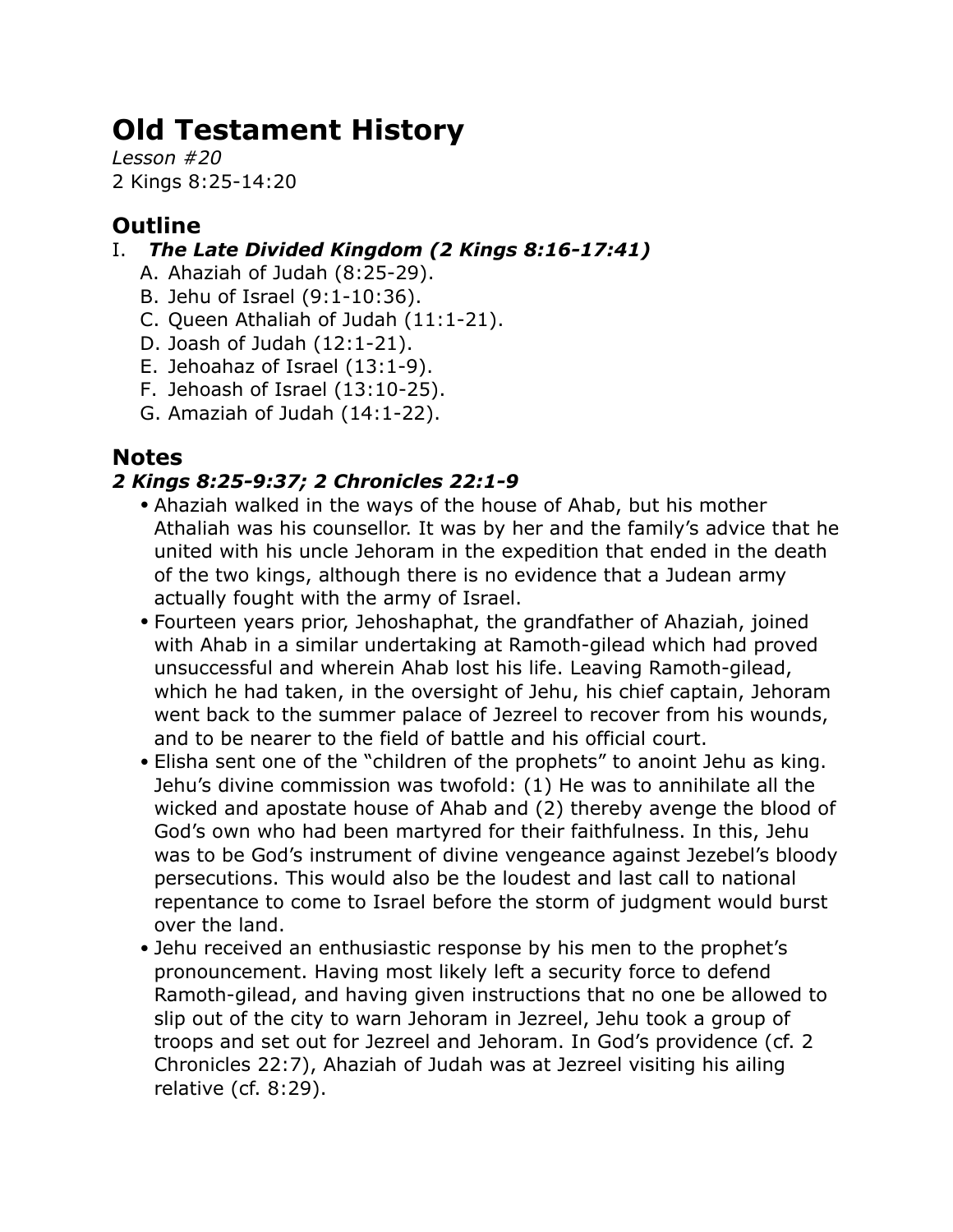- Jehoram rode his chariot to meet Jehu at the plot of ground that Ahab had taken from Naboth. From Jehu's words we learn that in popular opinion Jezebel exercised almost complete influence over her son, and that the idolatrous rites practiced in the land were attributed to her.
- In fulfillment of Elijah's prophetic threat (cf. 1 Kings 21:19-24), which apparently Jehu and his chariot officers had heard, Jehu instructed his aide to throw Jehoram's fallen body into Naboth's field. Ahaziah was wounded at the ascent to Gur, he was apprehended by Jehu's men in Samaria and then taken to Megiddo, where he was put to death, his body being given to his servants who took him to Jerusalem for burial.
- Jezebel was killed by eunuchs who sided with Jehu, and her body was eaten by dogs as per Elijah's prophecy (1 Kings 21:23). She "painted her face, and tired her head" (9:30). At archaeological excavations throughout Israel, small boxes, vials, and containers -- made of ivory, stone, pottery, and glass -- have been found. Some of these were used for the preparation of cosmetics. Substances such as kohl were used for black; turquoise for green; and ochre for red.

## *2 Kings 10:1-36; 2 Chronicles 21:10; 24:17-26*

- Jehu clearly understood his mission regarding the house of Ahab and the worship of Baal. But he accepted it as a national and "Jehovahistic" movement without the necessities of a true fear of the Lord and true repentance toward Him. He saw himself as an instrument of vengeance, not as a servant of the Lord.
- A dynasty that had spanned four reigns would have many adherents, and the demoralizing influence of Baal worship must have spread widely throughout the land. The mission and the reign of Jehu would depend upon a rapid succession of measures which would anticipate the possibility of a counterrevolution, and render a return to the former state of affairs impossible.
- The rulers in Samaria felt that resistance was futile and sent Jehu a letter of submission. With this concession in hand, Jehu sent a second letter, demanding that the heads of Jehoram's surviving heirs be brought to him in Jezreel. Again the officials complied and sent the severed heads to Jehu, who then had them placed in two piles before the gate of Jezreel.
- It was now possible for Jehu to take possession of his capital without danger of opposition, and carry out his final measures against the old regime. He killed everyone who had been connected with the house of Ahab in Jezreel. He also seized and killed 42 princes of the house of Ahaziah at the shearing house.
- Jehu then met Jehonadab the Recabite, who, having heard of Jehu's anti-Baal crusade, had apparently come to meet the new Israelite king.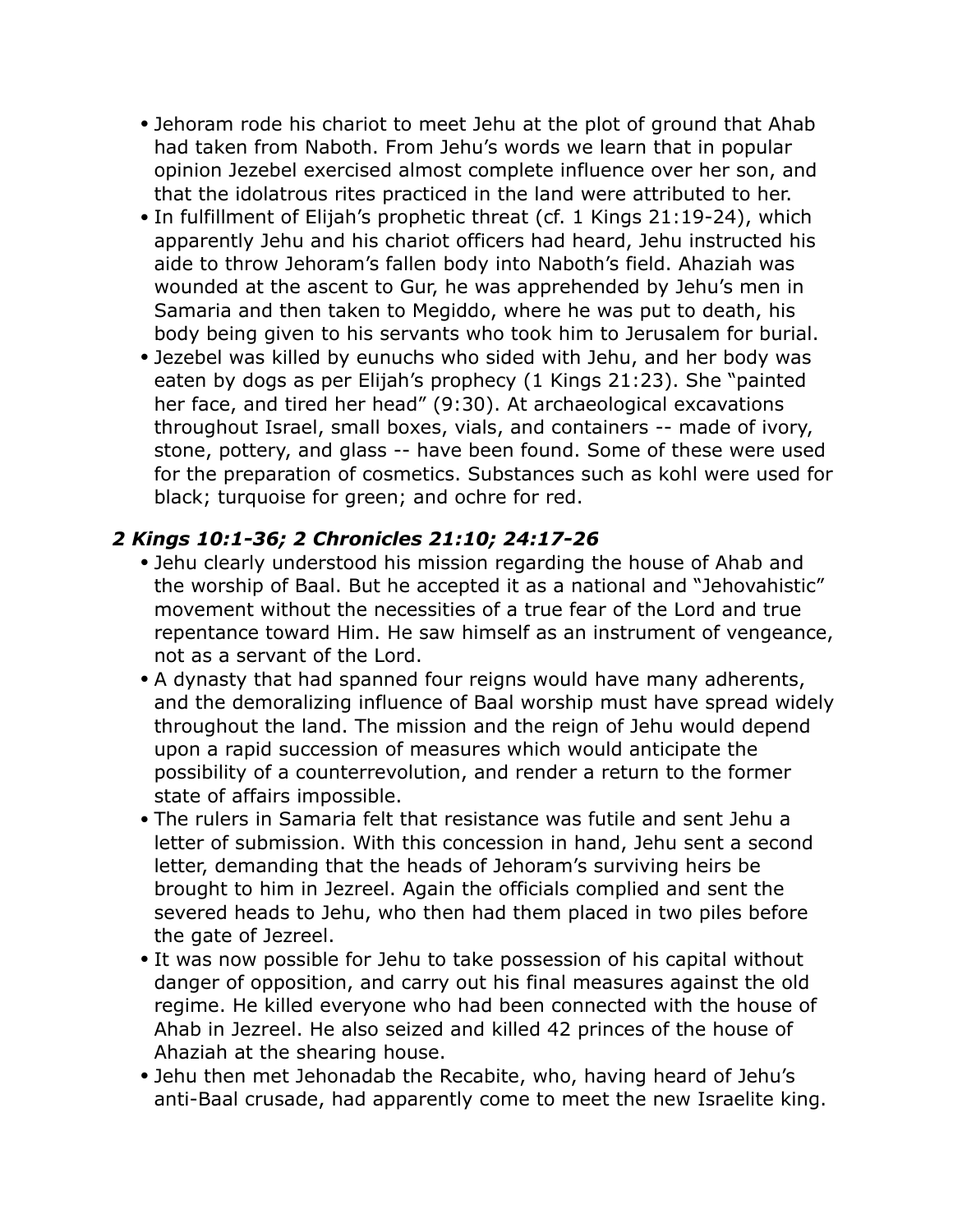Jeremiah records that Jehonadab was the leader of an ascetic group that lived an austere, nomadic life in the desert, drinking no wine and depending solely on the Lord for their sustenance (Jeremiah 35:1-19). Jehonadab was extremely interested in Jehu's desire to purge the nation of Baalism. Perhaps he hoped that in Jehu a sense of national repentance and turning to the God of Israel would now take place.

- Jehu's continued purge of Baalism in Israel next took the form of deception. Pretending that he himself was a devotee of Baal, he ordered a great assembly for sacrifice to be held in Samaria and ordered all the priests and ministers of Baal to come, on penalty of death. To identify them as Baal's, each was given a special robe. After the executions, the wooden images and stone statues of Baal were carried outside and demolished; then the temple itself was torn down and burned.
- The Lord commended him and promised him a royal succession to the fourth generation. Yet Jehu would disappoint God; for his reform was soon seen to be political and selfish rather than born of any deep devotion to God. Because of his idolatry, God allowed the Syrians to plunder and reduce the size of Israel, beginning with the loss of the land to the east of the Jordan. The decline of the northern kingdom had begun.
- At Calah, near Nineveh, Sir Austen Henry Layard found in 1846 a block of black stone in the ruins of the palace of Shalmaneser. It was seven feet high and covered with reliefs and inscriptions that depicted his exploits. It is called the Black Obelisk of Shalmaneser and is now in the British Museum. In the second line from the top is a figure kneeling at the feet of the king. This was Jehu, the successor of Omri, who paid tribute to Shalmaneser.

### *2 Kings 11:1-20; 2 Chronicles 22:10-23:21*

- This is now the period of judgments, when each follows the other with only brief intermission. The marriage between Jehoram, the son of Jehoshaphat, and Athaliah, the daughter of Ahab and Jezebel, had introduced apostasy and disaster to the house of David. From her entrance into her new home in Judah, to her seizure of its throne, Athaliah brought David's house only evil.
- On the news of the death of her son Ahaziah, Athaliah took whatever measures were necessary to seize the throne for herself, including the murder of her own grandchildren and all that remained of the royal family. With all natural heirs put out of the way, she ascended the throne, inaugurating a seven-year reign.
- Jehoiada was an active and energetic high priest who laid plans to remove the queen from power. First, he secured the allegiance of the military officials and temple personnel. Second, he summoned the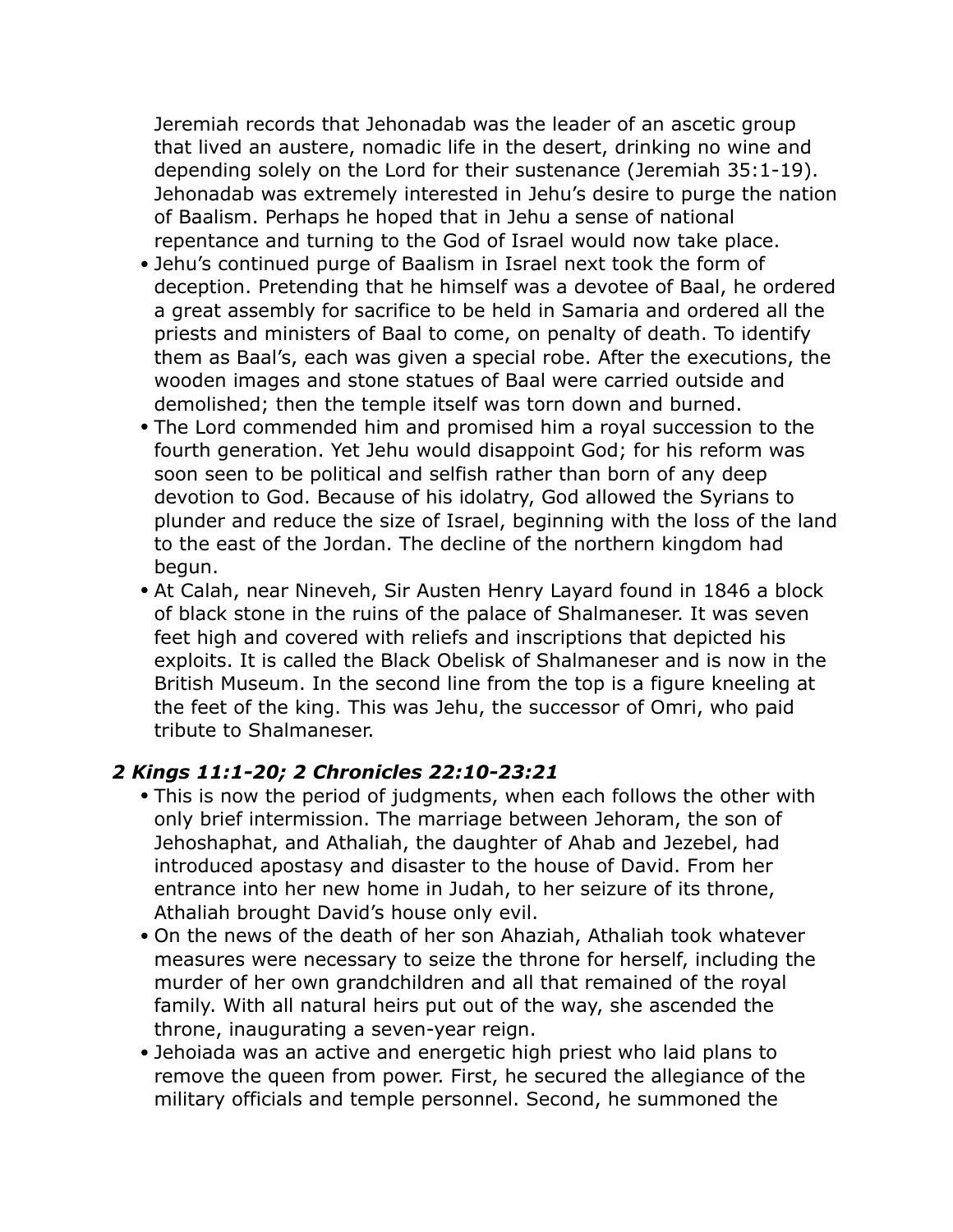Levites and heads of families throughout the Judah to Jerusalem and swore them to loyalty to the true king (2 Chronicles 23:2). Third, on a set day he had the temple personnel seal off the temple area at the changing of the guard and had trusted guards deployed in strategic fashion. He then anointed Joash as king.

- In 2 Kings the plot and its execution is placed in the hands of the military, while 2 Chronicles puts it in the hands of the priests and Levites, although 2 Chronicles does mention five military leaders who led Athaliah to her death. The two accounts supplement one another.
- At Jehoiada's command Athaliah was seized and escorted to the gate used for the palace horses and put to death by the sword. Thus Athaliah, the most infamous queen of Judah, died at the hands of her executioners, much as did her mother Jezebel, queen of Israel.
- With Athaliah out of the way, Jehoiada completed the royal coronation by a twofold act, of which the first consisted in a covenant by which the new king and the people bound themselves to renewed allegiance to God; in the second the king bound himself to the people, no doubt to rule in accordance with the law.
- In attestation to their vows, a complete cleansing of the land followed. Baal's temple was torn down, his priest Mattan slain before the images, and the altar completely pulverized (2 Chronicles 23:17). Not only was the pagan worship of Baal put away, but a reorganization of the temple worship followed that was in accordance with the law of Moses and that followed the order instituted by David.
- The day was capped with a thrilling scene. With Jehoiada in the lead, the royal bodyguard escorted the young king toward the palace, followed by the high officials representing the military, civil, and religious orders, with the joyous people bringing up the rear. Sadly, this same Joash and many of the same officials would, on another day, bring Judah down to the lowest point of the degraded Canaanite religion that they had just defeated.

### *2 Kings 12:1-21; 2 Chronicles 24:1-27*

- The great defect of the character and reign of Joash was a fatal weakness, much like his ancestor Ahab, which was probably due to a lack of stable, personal religious convictions. Under the influence of Johoiada, he did what was right.
- The most notable act of the reign of Joash was the restoration of the temple. The need for it arose not so much from the age of the building, which had only been completed about 130 years before, as from the damage done to it by the family of Athaliah, and the conversion of it to the worship of Baal (2 Chronicles 24:7).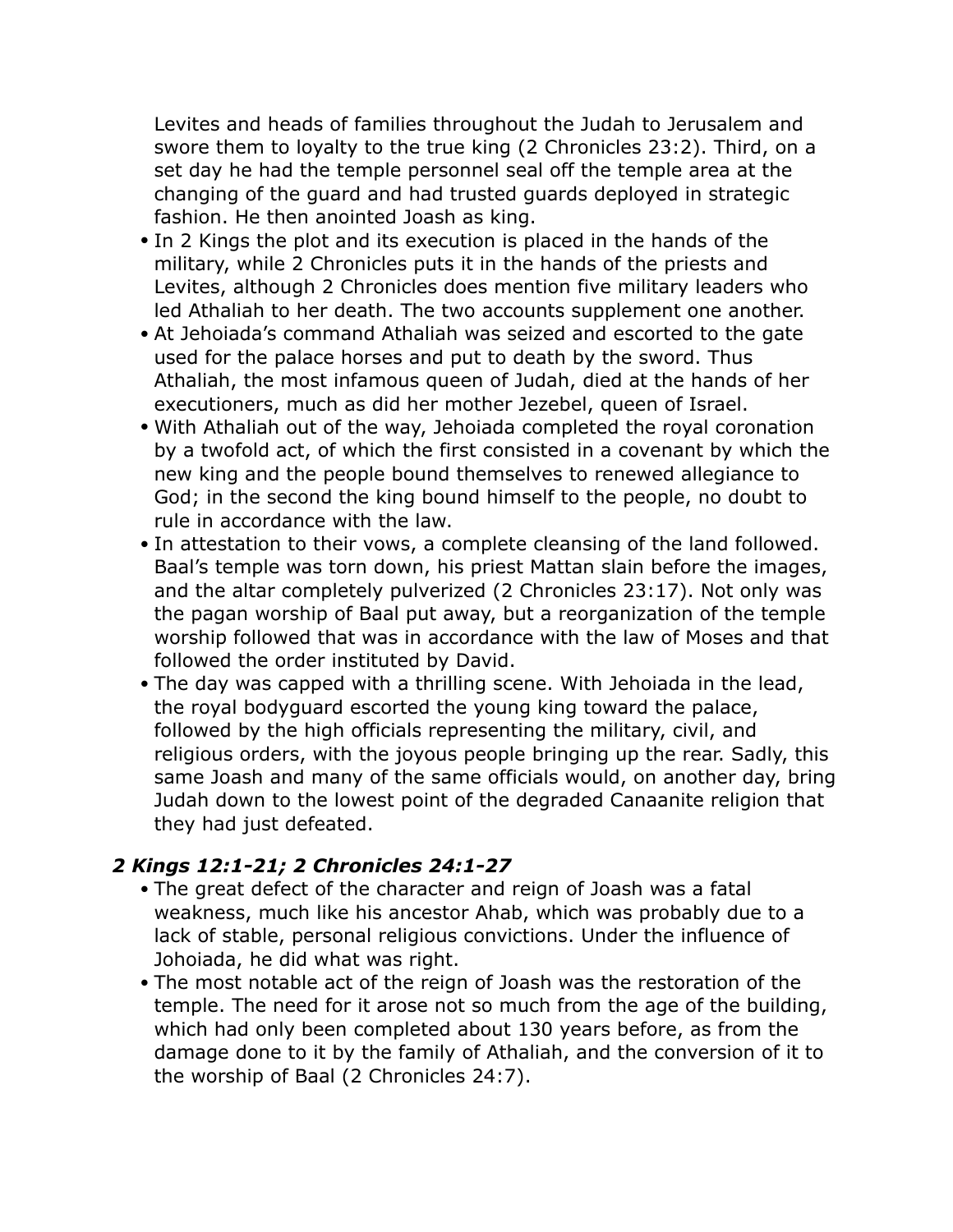- Joash's first edict regarding the collection for the temple (doubtless made early in his reign; cf. 2 Chronicles 24:5) called for the setting aside of money collected as a result of the payment of special religious taxes and voluntary offerings. The Chronicler adds that the Levites were to gather the funds personally, collecting them from the cities of Judah. The collection was so successful that there was even money left over for the provision of sacred vessels for the sanctuary service (2 Chronicles 24:14).
- The narrative quickly shifts in time, noting that Hazael had renewed his pressure against Israel and Judah, penetrating down the coast as far as Philistia and then turning inland to make a direct attack against Jerusalem. A siege of Jerusalem was averted only when Joash stripped the royal treasury and the wealth of the temple as payment to Hazael.
- The reason for this drastic turn of events can be gleaned from the supporting details in 2 Chronicles 24:14-22. Regular temple worship had continued throughout the days of Jehoiada; but after the death of the godly high priest, Joash fell into the hands of godless advisors who turned his heart to Canaanite practices. When God's patience ran out, He delivered Joash and Judah into the hands of the Syrians.
- Hazael, though equipped with an inferior army, was immediately successful under God's direction, defeating Judah suddenly and sending spoil back to Damascus (2 Chronicles 24:23-24). The campaign brought death to many in Judah, including Zechariah (cf. Matthew 23:35; Luke 11:51) and the king by virtue of palace intrigue (2 Chronicles 24:25). The narrative in Kings joins the historical report at this point. With total defeat imminent, Joash bribed Hazael and saved Jerusalem.

### *2 Kings 13:1-25*

- The reign of Jehoahaz was one of incessant warfare with Syria. The history is very briefly mentioned in Kings, which is mainly concerned with addressing the deeper spiritual reasons for the disasters of Israel in the increasing apostasy of the people.
- So bad had the Syrian encroachment been that the northern kingdom was at one point left with only 50 horses, 10 chariots, and 10,000 infantry -- a far cry from the time when Ahab alone could muster 2,000 chariots for the allied forces at Qarqar.
- In such circumstances Jehoahaz at last sought the Lord's help. While his repentance was seemingly genuine, the practice of the golden calves was allowed to remain, as was the cult connected with the Asherah pole in Samaria. Nevertheless God in His mercy did send relief to Israel (probably in the person of Adad-Nirari III, 811-783 B.C., of Assyria), with the result that the closing years of Jehoahaz's reign were free of Syrian problems.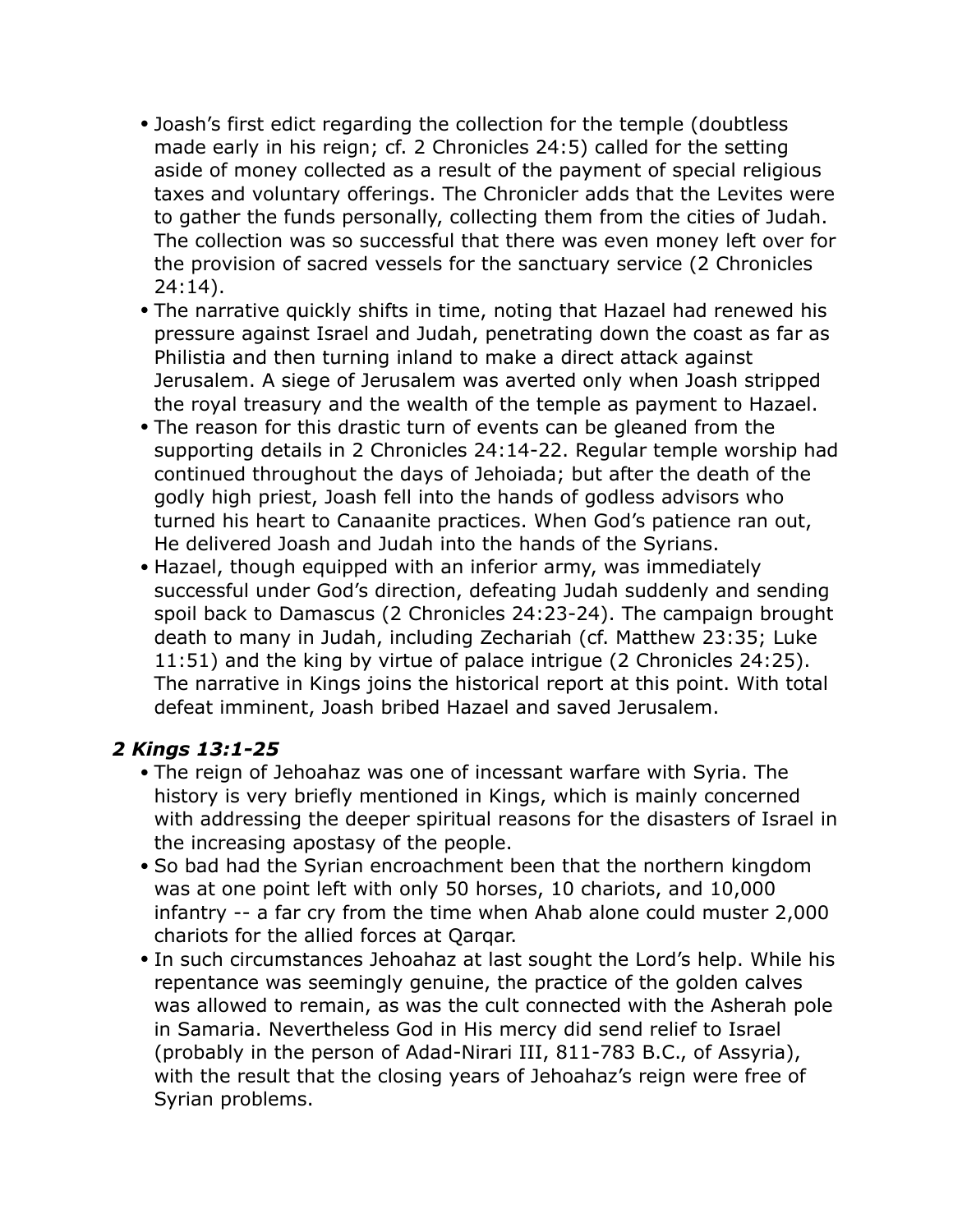- The reign of Jehoash was like his father's. However, he did visit Elisha on his deathbed, and the Lord used the occasion to increase his small faith. About 45 years had elapsed since the anointing of Jehu, and we do not have any record of his public activity during the 45 years that had passed since Jehu's accession.
- It is difficult to imagine more of a contrast between the young king and the dying prophet. Elisha is full of confidence and courage, and Jehoash is overwhelmed with concern rather than grief at the impending death of the prophet.
- Whereas Elisha reacted in faith and picked up his master's mantle and parted the Jordan, Jehoash demonstrated unbelief and cowardice at the imminent departure of the prophet, even with the accompanying assurance of God's help.
- Elisha instructed Jehoash to take his bow, and he placed his own hands on those of the king, thereby indicating that what he was about to do would be spiritually symbolic. Shooting the arrow out the east window showed Jehoash that would be victorious against the Syrians at Aphek. Striking the ground with the arrows showed him that he would subsequently be victorious over the Syrians. But he struck the ground three times with his arrows rather than using the five or six arrows that he had with him. Elisha was angry with the king. Had he used all his arrows, the Syrians would have been completely defeated. Now Jehoash would only win three victories. With this pronouncement the aged prophet had finished his earthly course.
- One last miracle would attend God's faithful prophet. In those last, dark days before stability was restored to the area by Adad-Nirari III, bands of Moabite marauders ravished the land at the beginning of the harvest season. The dead body coming into contact with the remains of Elisha and being resurrected was a clear sign for Jehoash and Israel. Israel could yet "live" if she would only turn to God in repentance.

### *2 Kings 14:1-22; 2 Chronicles 25:1-28*

- Amaziah did did not serve God with all his heart (2 Chronicles 25:2). Certainly he was no David; rather, he was another Joash, for he perpetuated the state policy of allowing sacrifice and offerings in the high places. Two dramatic events marked Amaziah's reign: (1) His Godgiven victory over Edom and (2) his self-inflicted loss to Israel. The first is dismissed in a single verse but receives expanded treatment in 2 Chronicles 25:5-15 where the basic weakness in Amaziah's character is shown.
- According to the Chronicler, Amaziah laid careful plans for the reconquest of Edom (lost in the days of Jehoram [8:20-22]). He began with a general census and conscription of able-bodied men 20 years of